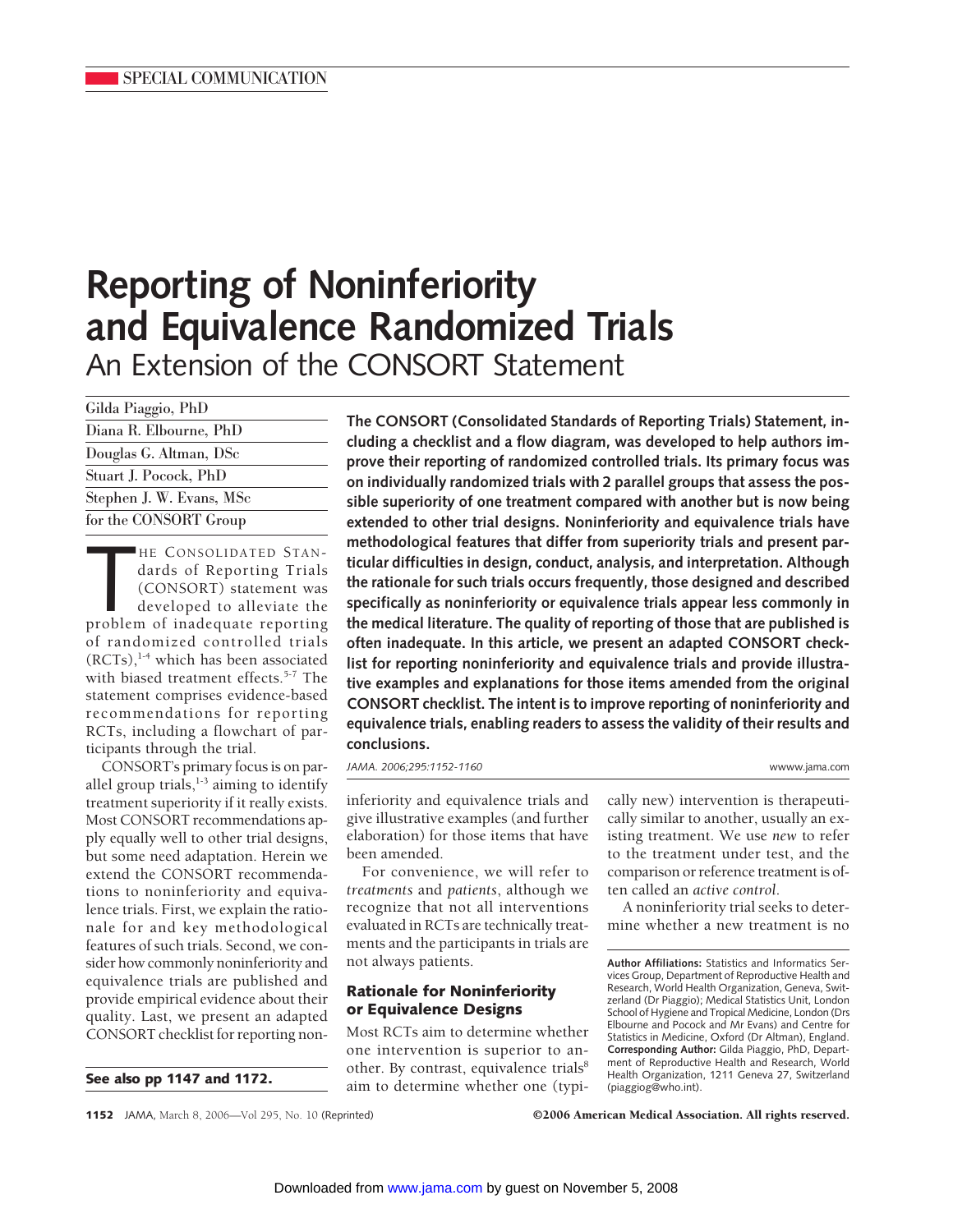worse than a reference treatment. Because proof of exact equality is impossible, a prestated margin of noninferiority  $(\Delta)$  for the treatment effect in a primary patient outcome is defined. Equivalence trials are very similar, except that equivalence is defined as the treatment effect being between  $-\Delta$  and  $\Delta$ . True (2-sided) equivalence therapeutic or prophylactic trials are rare because most such trials address the question of noninferiority.

In trials that investigate noninferiority, the question of interest is not symmetric.9 The new treatment will be recommended if it is similar to or better than an existing one, but not if it is worse (by more than  $\Delta$ ). Superiority of the new treatment would be a bonus. This article focuses mainly on noninferiority trials but applies also to 2-sided equivalence trials.

Noninferiority trials are intended to show whether a new treatment has at least as much efficacy as the standard or is worse by an amount less than  $\Delta$ , often on the premise that it has some other advantage, eg, greater availability, reduced cost, less invasiveness,<sup>10,11</sup> fewer side effects (harms),<sup>12</sup> or greater ease of administration,<sup>13</sup> for instance, one daily dose rather than 2 doses<sup>14</sup> or more than 2 doses.<sup>15</sup> Some noninferiority trials have been criticized for merely studying a new marketable product ("me-too" drugs).<sup>16</sup>

Noninferiority and equivalence trials are not limited to drugs. For example, a new antenatal care model with fewer clinic visits and reduced cost was investigated for its equivalence to the standard model as regards maternal and neonatal outcomes.17 A noninferiority trial compared 2 interventional strategies for coronary revascularization in diabetic patients.<sup>18</sup>

# **Methodological Issues in Noninferiority and Equivalence Trials**

Noninferiority and equivalence trials present particular difficulties in design, conduct, analysis, and interpretation.<sup>19</sup>

**Hypotheses.** In a superiority trial the null hypothesis is that treatments are

equally effective and the alternative hypothesis is that they differ. A type I error is falsely finding a treatment effect when there is none, and a type II error is failing to detect a treatment effect when truly one exists. In noninferiority trials, the null and alternative hypotheses are reversed; a type I error is the erroneous acceptance of an inferior new treatment, whereas a type II error is the erroneous rejection of a truly noninferior treatment.

**Design.** A noninferiority or equivalence trial requires that the reference treatment's efficacy is established<sup>20,21</sup> or is in widespread use so that a placebo or untreated control group would be deemed unethical.

Both participants and outcome measures in a noninferiority or equivalence trial should be similar to those in trial(s) that established the efficacy of the reference treatment. Outcome measures should also be similar to those in previous trials.

The required sample size is calculated using the confidence interval (CI) approach, considering where the CI for the treatment effect lies with respect to both the margin of noninferiority  $\Delta$  and a null effect. Sample size depends on the level of confidence chosen, the risk of type II error (or desired power), and  $\Delta$ .<sup>22,23</sup> A prestated margin of noninferiority  $\overline{\Delta}$  can be specified as a difference in means or proportions or the logarithm of an odds ratio, risk ratio, or hazard ratio. A prestated margin of noninferiority is often chosen as the smallest value that would be a clinically important effect.<sup>24</sup> If relevant,  $\Delta$  should be smaller than the "clinically relevant" effect chosen to investigate superiority of reference treatment against placebo.25,26 For example, if mortality with treatment A is better than placebo by 10% (absolute difference), a new treatment B might need to be at least 5% better than placebo (and thus no more than 5% worse than A). The required size of noninferiority trials is therefore usually larger than that for superiority trials.<sup>25</sup> Unfortunately, sample sizes for noninferiority and

equivalence trials are often too small.<sup>19,24</sup> Given several previous trials, the effect of the reference treatment can be estimated from a meta-analysis. There are several techniques to determine  $\Delta$ ,<sup>27</sup> its magnitude being influenced by several factors, eg, efficacy, safety, cost, acceptability, and adherence.<sup>28,29</sup>

**Conduct.** Trial conduct should closely match any trial that demonstrated efficacy of the reference treatment, provided they were of high quality.20 One should avoid features that might dilute true differences between treatments, thereby enhancing the risk of erroneously concluding noninferiority,30,31 eg, poor adherence, dropouts, recruitment of patients unlikely to respond, and treatment crossovers.

**Analysis.** Although a modified hypothesis testing framework exists,32,33 a more informative CI approach is preferred in the design, analysis, and reporting of noninferiority and equivalence trials.<sup>34</sup>

For superiority trials, intention-totreat (ITT) analysis (analyzing all patients within their randomized groups, regardless of whether they completed allocated treatment) is recommended.3 Intention-to-treat analysis often leads to smaller observed treatment effects than if all patients had adhered to treatment. In noninferiority trials, ITT analysis will often increase the risk of falsely claiming noninferiority (type I error),  $25$ although not always.<sup>35</sup> In practice, ITT analysis is often not possible and one uses a "full analysis set" to describe that patient follow-up, which is "as complete . . . and . . . close as possible" to ITT.<sup>36</sup>

Alternative analyses that exclude patients not taking allocated treatment or otherwise not protocol-adherent could bias the trial in either direction.37 The terms *on-treatment* or *per-protocol* analysis are often used but may be inadequately defined. Potentially biased non-ITT analysis is less desirable than ITT in superiority trials but may still provide some insight. In noninferiority and equivalence trials, non-ITT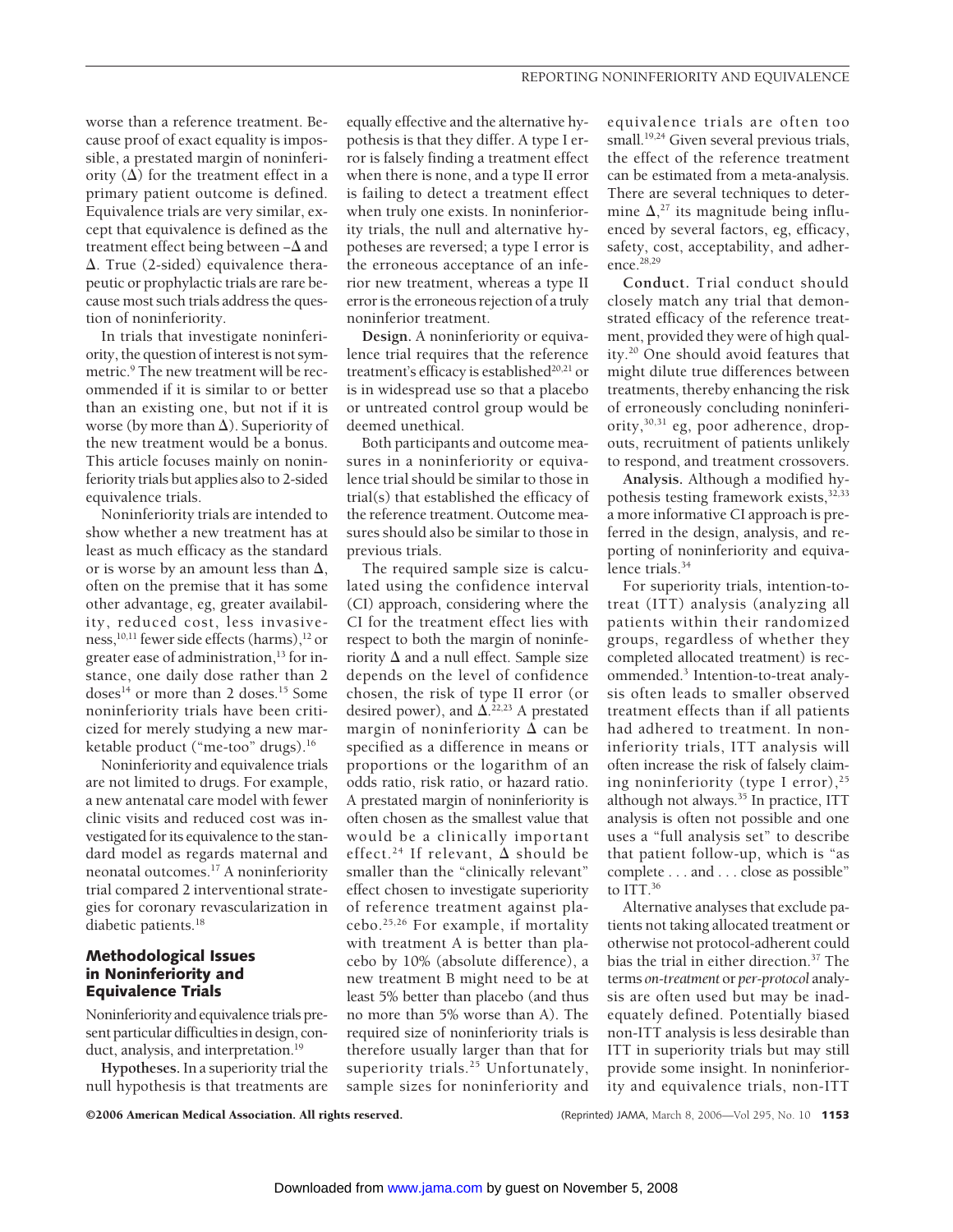analyses might be desirable as a protection from ITT's increase of type I error risk (falsely concluding noninferiority).36 There is greater confidence in results when the conclusions are consistent.

Subgroup analysis requires the same caveats in noninferiority trials as it requires in superiority trials. Interim analyses in noninferiority trials have some differences in rationale from superiority trials. If noninferiority is established before the trial is completed, there may be no ethical requirement to stop early because of lack of efficacy.<sup>19</sup> However, other advantages (adverse effects, cost) could justify stopping the trial, to expedite availability of the new treatment. If a treatment is clearly inferior, then stopping the trial (or a particular trial arm) is ethically justified.38-40 Stopping rules might be asymmetric, a trial being allowed to continue longer if the new treatment appears superior, $41$  although this result is unlikely.19

**Interpretation.** Interpreting a noninferiority trial's results depends on where the CI for the treatment effect lies relative to both the margin of noninferiority  $\Delta$  and a null effect. The observed treatment effect is not by itself sufficiently informative. With 2-sided equivalence the interpretation is analogous, but both margins  $\Delta$  and  $-\Delta$  need considering, and claiming equivalence requires the CI to lie wholly between  $-\Delta$  and  $\Delta$ .

Many noninferiority trials based their interpretation on the upper limit of a 1-sided 97.5% CI, which is the same as the upper limit of a 2-sided

**Figure.** Possible Scenarios of Observed Treatment Differences for Adverse Outcomes (Harms) in Noninferiority Trials



Error bars indicate 2-sided 95% confidence intervals (CIs). Tinted area indicates zone of inferiority. A, If the CI lies wholly to the left of zero, the new treatment is superior. B and C, If the CI lies to the left of  $\Delta$  and includes zero, the new treatment is noninferior but not shown to be superior. D, If the CI lies wholly to the left of  $\Delta$  and wholly to the right of zero, the new treatment is noninferior in the sense already defined, but it is also inferior in the sense that a null treatment difference is excluded. This puzzling case is rare, since it requires a very large sample size. It can also result from having too wide a noninferiority margin. E and F, If the CI includes  $\Delta$  and zero, the difference is nonsignificant but the result regarding noninferiority is inconclusive. G, If the CI includes  $\Delta$  and is wholly to the right of zero, the difference is statistically significant but the result is inconclusive regarding possible inferiority of magnitude  $\Delta$  or worse. H, If the CI is wholly above  $\Delta$ , the new treatment is inferior.

 $*$ This CI indicates noninferiority in the sense that it does not include  $\Delta$ , but the new treatment is significantly worse than the standard. Such a result is unlikely because it would require a very large sample size.<br>†This CI is inconclusive in that it is still plausible that the true treatment difference is less than Δ, but the new treatment is significantly worse than the standard.

95% CI. Although both 1-sided and 2-sided CIs allow for inferences about noninferiority, we suggest that 2-sided CIs are appropriate in most noninferiority trials.29 If a 1-sided 5% significance level is deemed acceptable for the noninferiority hypothesis test<sup>42</sup> (a decision open to question), a 90% 2-sided CI could then be used. The **FIGURE** interprets several possible scenarios with 2-sided CIs for a noninferiority trial.

Once noninferiority is evident, it is acceptable to then assess whether the new treatment appears superior to the reference treatment, using an appropriate test or CI (ie, not just the point estimate), preferably defined a priori and with an ITT analysis. $22,28,43$ 

It is inappropriate to claim noninferiority post hoc from a superiority trial unless clearly related to a predefined margin of equivalence. That is, both superiority and noninferiority hypotheses need explicit specification in the trial protocol.<sup>44</sup> It is, however, always reasonable to interpret a CI as excluding an effect of a particular prestated size.<sup>45</sup> Having demonstrated noninferiority against reference treatment, some authors then make claims for efficacy of a new treatment relative to placebo by also using evidence from earlier trials of reference treatment vs placebo.<sup>46</sup> Such inferences assume assay constancy, ie, current and earlier trials are identical in all relevant aspects,<sup>20</sup> eg, participants, outcomes definition, and use of standard therapy. Regarding patient populations, for example, this implies no differences in the effect of treatment across subgroups or similar distribution of relevant subgroups. In the absence of assay constancy, an adjustment method has been proposed.27 Since assay constancy is inevitably questionable, any claims regarding efficacy of new treatment relative to placebo require cautious interpretation.

# **How Common Are Noninferiority and Equivalence Trials?**

Assessing the frequency of noninferiority and equivalence trials is not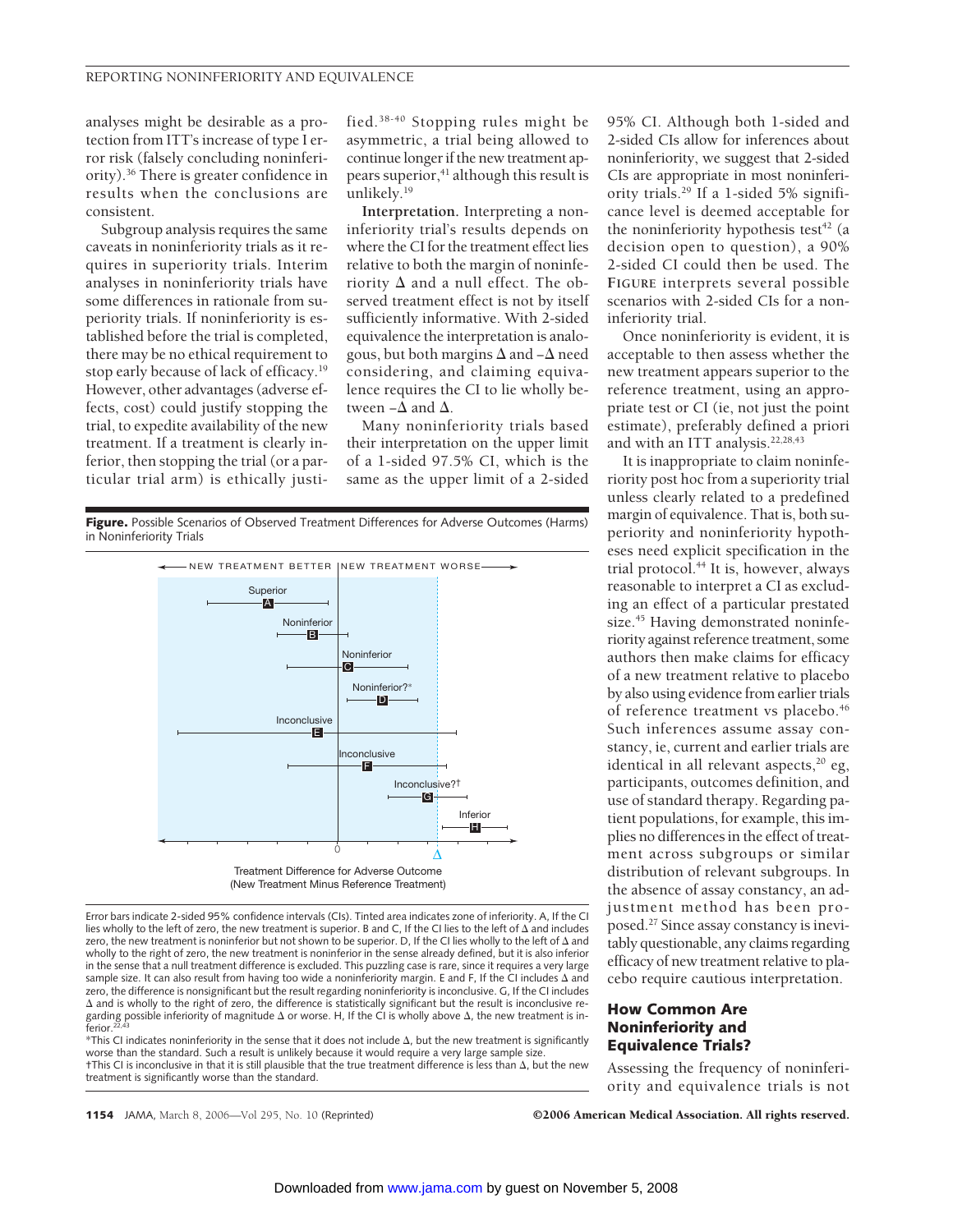straightforward because of inconsistencies in terminology. A search of the Cochrane Controlled Trials Register $47$  in October 2004 for the words *equivalence* or *noninferiority* yielded 1021 of 415 918 trials (0.2%), but these figures are likely to be misleading. Not all noninferiority or equivalence trials use these words, and the term *equivalence* is often inappropriately used when reporting negative results of superiority trials; such trials often lack statistical power to rule out important differences.<sup>48,49</sup> Identifying noninferiority trials is difficult because they are often labeled as equivalence trials. A recent study<sup>50</sup> found that only 3 of 188 (1.6%) cancer trials in a PubMed electronic search were designed to evaluate equivalence or noninferiority (Luciano Costa, MD, written communication, April 26, 2005).

From the above findings, it seems that whereas the objective of testing for noninferiority or equivalence is likely to be common, there have been relatively few noninferiority and equivalence trials that are both designed and described as such. However, we perceive that these designs are becoming more widespread.

#### **Quality of Reporting of Noninferiority and Equivalence Trials**

We do not know of a study that looked at reporting of a cohort of trials actually designed as noninferiority or equivalence trials. There have been several reviews of quality of trials claiming equivalence, without differentiation between noninferiority and 2-sided equivalence, because many authors use the term *equivalence* to mean either.

Greene et  $al^{49}$  identified methodological flaws in a systematic review of 88 studies claiming equivalence, published from 1992 to 1996. Equivalence was inappropriately claimed in 67% of them, on the basis of nonsignificant tests for superiority. Fifty-one percent stated equivalence as an aim, but only 23% were designed with a preset margin of equivalence. Only 22%

adopted appropriate practice: a predefined aim of equivalence, a preset  $\Delta$ , consequent sample size determination, and actually testing equivalence.

Other disease- or field-specific reviews reveal similar findings. Only 2 trials  $(8\%)$  in a review<sup>51</sup> of 25 RCTs in childhood bacterial meningitis published between 1980 and 2000 that claimed equivalent mortality were designed to test equivalence. A review of 90 RCTs with nonstatistically significant or "negative" results published in 3 surgical journals from 1988 to 1998 found 39% met predefined criteria for establishing equivalence.52 Only 3 studies in a recent review of 188 cancer trials with negative results used a noninferiority or equivalence analysis.50 In a review of 20 trials intended to detect equivalence in reproductive health, only 4 stated a margin of equivalence.53

McAlister and Sackett<sup>37</sup> evaluated 4 large "negative" RCTs in hypertension as regards methodological requirements for active-control equivalence trials. Only 2 trials published both ITT and per-protocol (or on-treatment) analyses, only 1 trial specified the margin of equivalence in advance, and none was sufficiently large to address the equivalence hypothesis. This illustrates how failure to properly design, conduct, and analyze equivalence trials leads to incorrect conclusions about equivalence.

### **Extension of Consort Statement**

To accommodate noninferiority or equivalence trials, an extension of the CONSORT statement should encompass the following issues: (1) the rationale for adopting a noninferiority or equivalence design; (2) how study hypotheses were incorporated into the design; (3) choice of participants, interventions (especially the reference treatment), and outcomes; (4) statistical methods, including sample size calculation; and (5) how the design affects interpretation and conclusions. Consequences for the CONSORT checklist and flow diagram, including specific changes, are described below.

#### **Checklist**

We build on the work of McAlister and Sackett<sup>37</sup> in modifying the CONSORT checklist<sup>2,3</sup> (TABLE), especially items 1 to 7, 12, 16, 17, and 20. New text is shown in italics. For each modification, we include 1 or more examples of good reporting (and further elaboration where appropriate). In some examples, we have added text in brackets to explain the context. We mainly concentrate on noninferiority trials but make some reference to equivalence trials which are much less common.

#### **Title and Abstract**

**Title and Abstract: Item 1.** How participants were allocated to interventions (eg, random allocation, randomized, or randomly assigned), *specifying that the trial is a noninferiority or equivalence trial.*

*Title.* "Oral Pristinamycin versus Standard Penicillin Regimen to Treat Erysipelas in Adults: Randomised, Noninferiority, Open Trial"54

*Abstract.* "Design—Multicentre, parallel group, open labelled, randomised noninferiority trial."54

#### **Introduction**

**Background: Item 2.** Scientific background and explanation of rationale, *including the rationale for using a noninferiority or equivalence design.*

*Example.* "Up to 40 million children worldwide are estimated to suffer from vitamin A deficiency....Adose of 200,000 IU retinyl palmitate to children over 1 year old is most widely used and has generally been regarded as safe and potentially effective. . . . In developing countries, animal products that provide retinyl esters are too expensive....Vegetables and fruit . . . are cheap and good sources of vitamin A in the form of beta carotene.... Beta carotene is also considered to be virtually non-toxic. . . . In a preliminary study,... after 20 days there was a reversion of the clinical and subclinical signs of vitamin A deficiency in the study group. . . . Since beta carotene is the principal source of vitamin A in developing countries and is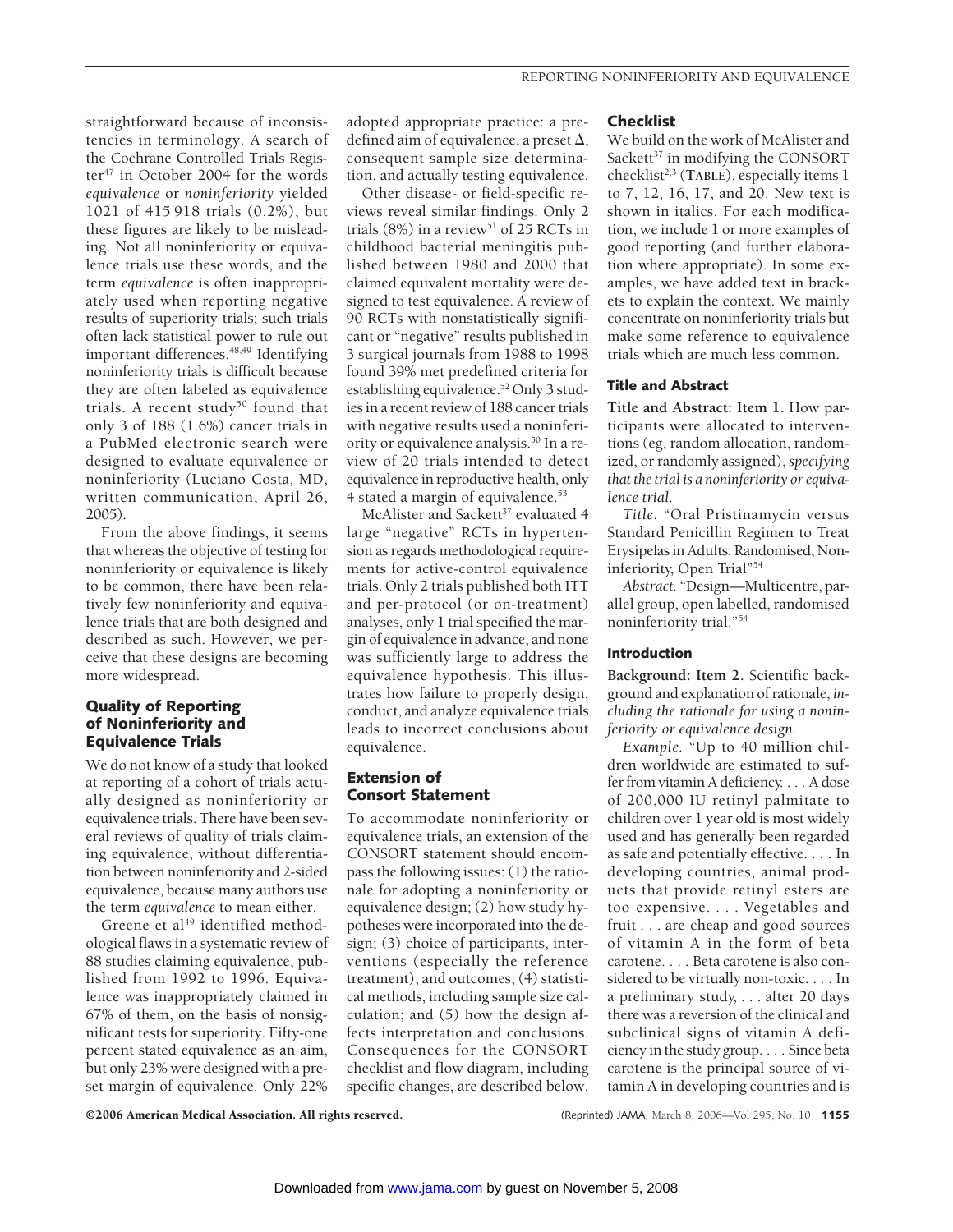|             |  | Table. Checklist of Items for Reporting Noninferiority or Equivalence Trials (Additions or Modifications to the CONSORT Checklist are Shown |  |  |  |  |  |
|-------------|--|---------------------------------------------------------------------------------------------------------------------------------------------|--|--|--|--|--|
| in Italics) |  |                                                                                                                                             |  |  |  |  |  |

| Paper Section and Topic              | <b>Item Number</b> | Descriptor (Adapted for Noninferiority or Equivalence Trials)                                                                                                                                                                                                                                                                                                                                 |  |  |  |  |  |  |
|--------------------------------------|--------------------|-----------------------------------------------------------------------------------------------------------------------------------------------------------------------------------------------------------------------------------------------------------------------------------------------------------------------------------------------------------------------------------------------|--|--|--|--|--|--|
| Title and abstract                   | $1*$               | How participants were allocated to interventions (eg, "random allocation," "randomized,"<br>or "randomly assigned"), specifying that the trial is a noninferiority or equivalence trial.                                                                                                                                                                                                      |  |  |  |  |  |  |
| Introduction<br>Background           | $2*$               | Scientific background and explanation of rationale, including the rationale for using a<br>noninferiority or equivalence design.                                                                                                                                                                                                                                                              |  |  |  |  |  |  |
| Methods<br>Participants              | 3*                 | Eligibility criteria for participants (detailing whether participants in the noninferiority or<br>equivalence trial are similar to those in any trial[s] that established efficacy of the<br>reference treatment) and the settings and locations where the data were collected.                                                                                                               |  |  |  |  |  |  |
| Interventions                        | $4*$               | Precise details of the interventions intended for each group, detailing whether the<br>reference treatment in the noninferiority or equivalence trial is identical (or very similar)<br>to that in any trial(s) that established efficacy, and how and when they were actually<br>administered.                                                                                               |  |  |  |  |  |  |
| Objectives                           | $5*$               | Specific objectives and hypotheses, including the hypothesis concerning noninferiority or<br>equivalence.                                                                                                                                                                                                                                                                                     |  |  |  |  |  |  |
| Outcomes                             | $6*$               | Clearly defined primary and secondary outcome measures, detailing whether the<br>outcomes in the noninferiority or equivalence trial are identical (or very similar) to<br>those in any trial(s) that established efficacy of the reference treatment and, when<br>applicable, any methods used to enhance the quality of measurements (eg, multiple<br>observations, training of assessors). |  |  |  |  |  |  |
| Sample size                          | $7*$               | How sample size was determined, detailing whether it was calculated using a<br>noninferiority or equivalence criterion and specifying the margin of equivalence with<br>the rationale for its choice. When applicable, explanation of any interim analyses and<br>stopping rules (and whether related to a noninferiority or equivalence hypothesis).                                         |  |  |  |  |  |  |
| Randomization<br>Sequence generation | 8                  | Method used to generate the random allocation sequence, including details of any<br>restriction (eg, blocking, stratification).                                                                                                                                                                                                                                                               |  |  |  |  |  |  |
| Allocation concealment               | 9                  | Method used to implement the random allocation sequence (eg, numbered containers or<br>central telephone), clarifying whether the sequence was concealed until interventions<br>were assigned.                                                                                                                                                                                                |  |  |  |  |  |  |
| Implementation                       | 10                 | Who generated the allocation sequence, who enrolled participants, and who assigned<br>participants to their groups.                                                                                                                                                                                                                                                                           |  |  |  |  |  |  |
| Blinding (masking)                   | 11                 | Whether or not participants, those administering the interventions, and those assessing<br>the outcomes were blinded to group assignment. When relevant, how the success of<br>blinding was evaluated.                                                                                                                                                                                        |  |  |  |  |  |  |
| Statistical methods                  | $12*$              | Statistical methods used to compare groups for primary outcome(s), specifying whether<br>a 1- or 2-sided confidence interval approach was used. Methods for additional<br>analyses, such as subgroup analyses and adjusted analyses.                                                                                                                                                          |  |  |  |  |  |  |
| Results<br>Participant flow          | 13                 | Flow of participants through each stage (a diagram is strongly recommended).<br>Specifically, for each group report the numbers of participants randomly assigned,<br>receiving intended treatment, completing the trial protocol, and analyzed for the<br>primary outcome. Describe protocol deviations from trial as planned, together with<br>reasons.                                     |  |  |  |  |  |  |
| Recruitment                          | 14                 | Dates defining the periods of recruitment and follow-up.                                                                                                                                                                                                                                                                                                                                      |  |  |  |  |  |  |
| Baseline data                        | 15                 | Baseline demographic and clinical characteristics of each group.                                                                                                                                                                                                                                                                                                                              |  |  |  |  |  |  |
| Numbers analyzed                     | $16*$              | Number of participants (denominator) in each group included in each analysis and<br>whether "intention-to-treat" and/or alternative analyses were conducted. State the<br>results in absolute numbers when feasible (eq. 10/20, not 50%).                                                                                                                                                     |  |  |  |  |  |  |
| Outcomes and estimation              | $17*$              | For each primary and secondary outcome, a summary of results for each group and the<br>estimated effect size and its precision (eg, 95% confidence interval). For the<br>outcome(s) for which noninferiority or equivalence is hypothesized, a figure showing<br>confidence intervals and margins of equivalence may be useful.                                                               |  |  |  |  |  |  |
| Ancillary analyses                   | 18                 | Address multiplicity by reporting any other analyses performed, including subgroup<br>analyses and adjusted analyses, indicating those prespecified and those exploratory.                                                                                                                                                                                                                    |  |  |  |  |  |  |
| Adverse events                       | 19                 | All important adverse events or side effects in each intervention group.                                                                                                                                                                                                                                                                                                                      |  |  |  |  |  |  |
| Comment<br>Interpretation            | $20*$              | Interpretation of the results, taking into account the <i>noninferiority</i> or equivalence<br>hypothesis and any other trial hypotheses, sources of potential bias or imprecision<br>and the dangers associated with multiplicity of analyses and outcomes.                                                                                                                                  |  |  |  |  |  |  |
| Generalizability                     | 21                 | Generalizability (external validity) of the trial findings.                                                                                                                                                                                                                                                                                                                                   |  |  |  |  |  |  |
| Overall evidence                     | 22                 | General interpretation of the results in the context of current evidence.                                                                                                                                                                                                                                                                                                                     |  |  |  |  |  |  |

\*Expansion of corresponding item on CONSORT checklist.<sup>2,3</sup>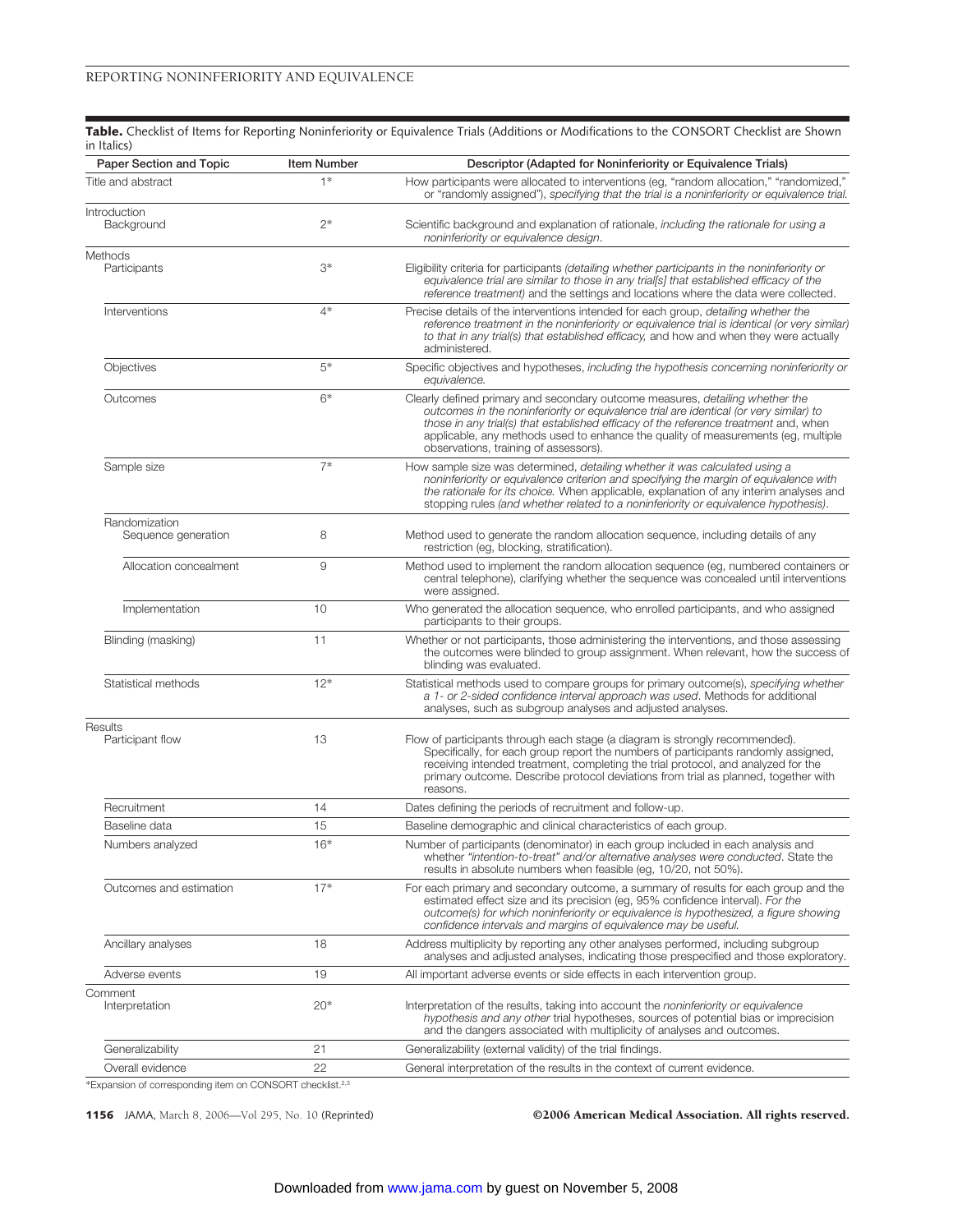non-toxic, we compared retinyl palmitate and beta carotene for treatment of vitamin A deficiency."55

*Elaboration.* The rationale should cite evidence for the efficacy of the reference treatment. If previous trials, or their systematic review, demonstrate the superiority of the reference treatment relative to placebo, they should be cited with effect sizes and CIs. If no such trials exist, other evidence for efficacy of the reference treatment should be given. Evidence for other advantages of the new treatment over the reference treatment, if present, should be given, to justify use of the new treatment, if not inferior. One aim of the current trial might be to provide or support such evidence. In the case of "me-too" drugs, it should be clear whether there are other advantages.

#### **Methods**

**Participants: Item 3.** Eligibility criteria for participants *(detailing whether participants in the noninferiority or equivalence trial are similar to those in any trial[s] that established efficacy of the reference treatment)* and the settings and locations where the data were collected.

*Example.* "From Sept 1, 1992, to Dec 30, 1994, we enrolled 6628 men and women in 312 health centres in Sweden . . . who had hypertension (blood pressure  $\geq$ 180 mm Hg systolic,  $\geq$ 105 mm Hg diastolic, or both), aged 70-84 years. The only difference in inclusion criteria between this trial and the STOP-Hypertension trial was that patients with isolated systolic hypertension could be included in STOP-Hypertension-2, based on previous positive findings in patients with isolated systolic hypertension treated with diuretics and calcium antagonists."56

*Elaboration.* Relevant changes in participants' characteristics compared with previous trial(s) should be reported and explained. Clinical trial participants differ, mainly if time has elapsed between trials; therefore, such description should concentrate in relevant departures (that might affect response to treatments).

**Interventions: Item 4.** Precise details of the interventions intended for each group, *detailing whether the reference treatment in the noninferiority or equivalence trial is identical (or very similar) to that in any trial(s) that established efficacy,* and how and when they were actually administered.

*Example.* "[W]e randomly assigned women about to deliver vaginally to receive 600 µg misoprostol orally or 10 IU oxytocin intravenously or intramuscularly, according to practice. . . . The use of uterotonic agents [oxytocin, a type of uterotonic, is the reference treatment] in the management of the third stage of labour reduces the amount of bleeding and the need for blood transfusion . . . "57

(The authors reference a Cochrane systematic review, showing that uterotonic agents reduced bleeding and blood transfusions compared with placebo.)

*Elaboration.* Any differences between the control intervention in the trial and the reference treatment in the previous trial(s) in which efficacy was established should be reported and explained. For example, differences may exist because background treatment and patient management change with time and concomitant therapies may differ.27 Dose changes may occur: if the dose of the reference treatment is reduced, it might result in reduced efficacy; if it is increased, possibly leading to tolerability problems, the new treatment's advantages could be overestimated.

**Objectives: Item 5.** Specific objectives and hypotheses, *including the hypothesis concerning noninferiority or equivalence*.

*Example.* "[A] bodyweight-adjusted single bolus of 0.50-0.55 mg/kg tenecteplase would be equivalent to a 90 min regimen of alteplase for efficacy and safety [the primary endpoint for efficacy was all-cause 30-day mortality from acute myocardial infarction]. In this double-blind, randomised, controlled study, we formally tested this hypothesis."<sup>13</sup>

*Elaboration.* The authors should specify for which outcomes noninferiority or equivalence hypotheses apply and for which superiority hypotheses apply. Usually the noninferiority or equivalence hypothesis refers to the

primary end point, whereas the new treatment is expected to offer other advantages, eg, fewer adverse effects, cost.

**Outcomes: Item 6.** Clearly defined primary and secondary outcome measures, *detailing whether the outcomes in the noninferiority or equivalence trial are identical (or very similar) to those in any trial(s) that established efficacy of the reference treatment* and, when applicable, any methods used to enhance the quality of measurements (eg, multiple observations, training of assessors).

*Example.* "Over the past decade seven large, randomised, placebo-controlled trials involving a total of 16,770 patients who underwent percutaneous interventions have established that the overall reduction in the risk of death or nonfatal myocardial infarction 30 days after adjunctive inhibition of platelet glycoprotein IIb/IIIa receptors is 38 percent. Three glycoprotein IIb/IIIa inhibitors were assessed in these trials. The primary end point [in the present trial] was a composite of death, nonfatal myocardial infarction, or urgent targetvessel revascularization within 30 days after the index procedure."58

*Elaboration.* Any differences in outcome measures in the new trial compared with trial(s) that established efficacy of the reference treatment should be noted and justified. In particular, note any changes in timing of evaluation. Ideally, outcomes should remain unchanged, but often insights do lead to change as the understanding, management, and prognosis of a disease improve. For example, early AIDS trials used death outcomes, then deaths became uncommon, so they shifted to AIDS clinical events, then clinical events became uncommon, so they shifted to surrogate markers.

**Sample Size: Item 7a.** How sample size was determined, *detailing whether it was calculated using a noninferiority or equivalence criterion, and specifying the margin of equivalence with the rationale for its choice*.

*Examples.* "Considering previous studies, a primary event rate of 3.1% per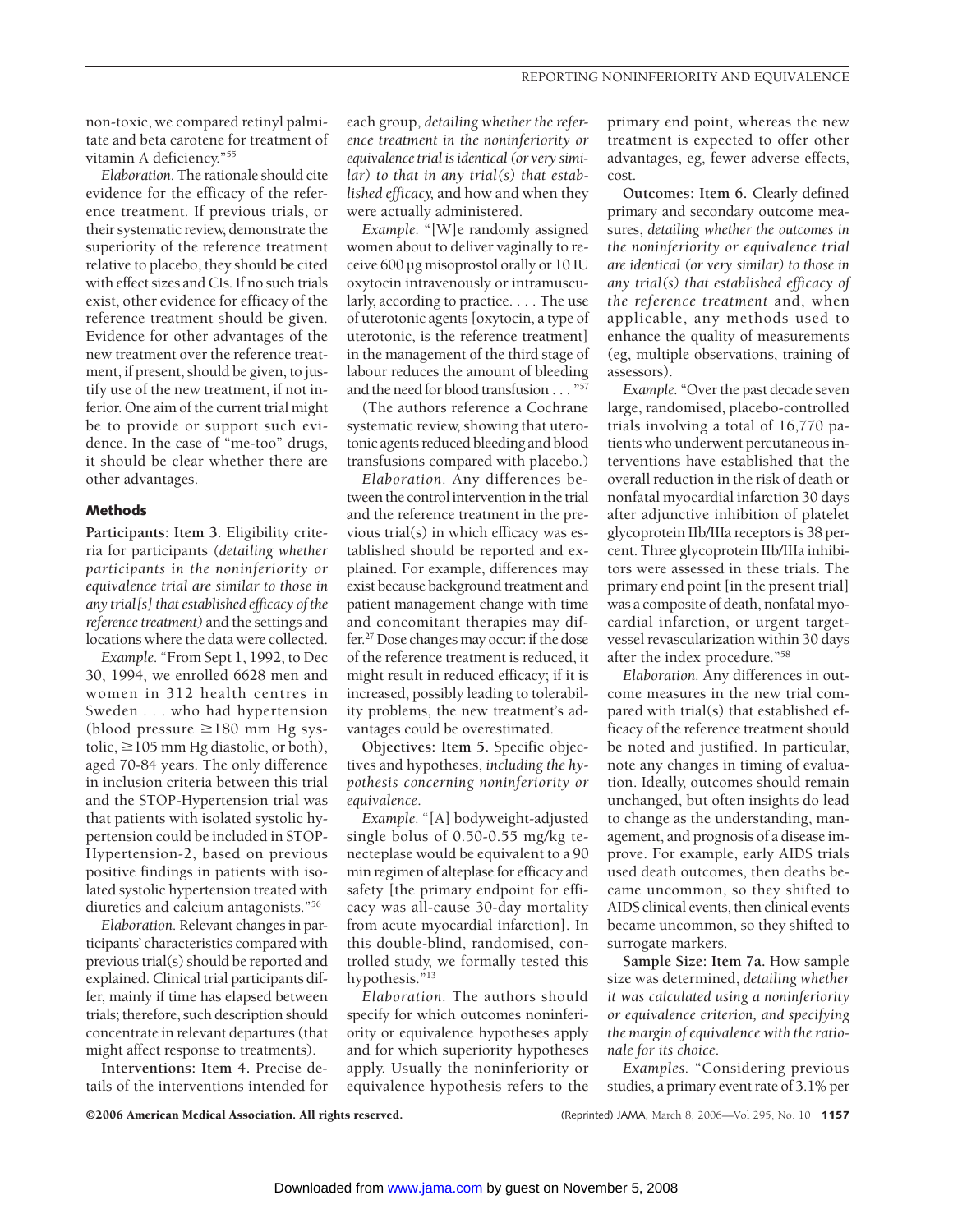year was estimated for patients in both treatment groups. To obtain 90% statistical power with a 1-sided  $\alpha$  equal to 0.025, approximately 1600 patientyears of exposure per treatment groups are necessary to establish the noninferiority of ximelagatran compared with dose-adjusted warfarin within 2% per year. . . . Assuming an average follow up of 16 months, approximately 2400 patients are required."59

"Sample size was based on... [an] 8.0% primary quadruple end point event rate in the control (heparin plus Gp IIb/ IIIa blockade) group [reference treatment] and a 12.5% relative reduction in the bivalirudin arm. Using a 2-sided  $\alpha$ level of .05 and 3000 patients per group, the trial had a 99% power to detect superiority over the imputed heparin control [historical control] and a 92% power to satisfy noninferiority criteria relative to heparin plus Gp IIb/IIIa."46

*Elaboration.* The margin of noninferiority or equivalence should be specified, and preferably justified on clinical grounds. Its relation to the effect of the reference treatment relative to placebo in any previous trials should be noted (see second example).

Sample size calculations are usually based on the assumption that the point estimate of the difference between treatments will be 0 (as in the first example above). Examples F and G in the Figure would have met the noninferiority criterion had the observed point estimates been 0. That is, the precision of the estimates would have been adequate, had the 2 treatments been equally effective. With a large enough sample, it is possible to demonstrate noninferiority even when the point estimate is between 0 and  $\Delta$ . If the true effect is assumed to be greater than 0, the sample size will need to be increased, perhaps substantially.

**Stopping Rules: Item 7b.** When applicable, explanation of any interim analyses and stopping rules (*and whether related to a noninferiority or equivalence hypothesis*).

*Example.* "Interim safety analyses were planned when 40 and 70 percent of the total number of women had been enrolled. An increased rate of HIV transmission associated with the shorter regimens, as compared with the long-long regimen, would be considered significant if any of the nominal P values for the differences were less than 0.007 in the first interim analysis and less than 0.012 in the second...."38

*Elaboration.* It is customary to base interim stopping criteria on *P* values, and these adjusted *P* values are analogous to widened CIs.

**Statistical Methods: Item 12.** Statistical methods used to compare groups for primary outcome(s), *specifying whether a 1- or 2-sided confidence interval approach was used.* Methods for additional analyses, such as subgroup analyses and adjusted analyses.

*Examples. Binary outcome.* "The proportion of the intention-to-treat population experiencing primary events per year for both treatment groups, and the associated 1-sided 97.5% CI for the difference, will be estimated using the time to first event . . . The noninferiority margin  $(\Delta)$  defined in the primary analysis is based on absolute event rate differences... Noninferiority of ximelagatran over warfarin will be accepted [in a 0.025 level test] if the upper bound of the 97.5% CI around the estimated difference in primary event rates lies below  $\Delta$ . For these studies, an absolute  $\Delta$ of 2% was adopted...."59

*Continuous outcome.* "Regimens were regarded as equivalent if the difference between treatments in change in FEV1 (using 95% CI) was less than 4% of predicted FEV1... Since we were undertaking an equivalence study, the primary analysis was per protocol but an intention-to treat analysis was also undertaken. The mean difference between treatments and 95% CI for the true difference was obtained from analysis of variance, with adjustment for centre and type of clinic...."<sup>15</sup>

*Elaboration.* The upper bound of the 1-sided  $(1-\alpha) \times 100\%$  CI (or correspondingly, the upper bound of the 2-sided  $(1-\alpha/2) \times 100\%$  CI) for the treatment effect has to be below the margin  $\Delta$  to declare that noninferiority has been shown, with a significance level  $\alpha$ .

Both  $\Delta$  and  $\alpha$  should be prespecified in the noninferiority hypothesis.

#### **Results**

**Numbers Analyzed: Item 16.** Number of participants (denominator) in each group included in each analysis and whether "*intention-to-treat" and/or alternative analyses were conducted*. State the results in absolute numbers when feasible (eg, 10/20, not just 50%).

*Example.* "Efficacy variables were analyzed on an intent-to-treat basis . . . and on an as-treated basis. In the intent-to-treat analysis, patients were considered treatment failures if they made any treatment changes, prematurely discontinued randomized treatment for any reason, or had missing data for 2 consecutive evaluations. In the as-treated analysis, only data from patients continuing randomized treatment were considered for analysis."60

**Outcomes and Estimation: Item 17.** For each primary and secondary outcome, a summary of results for each group and the estimated effect size and its precision (eg, 95% confidence interval). *Forthe outcome[s] for which noninferiority or equivalence is hypothesized, a figure showing confidence intervals and margins of equivalence may be useful*.

*Examples. Inferiority of new treatment, figure legend.* "Relative risk of blood loss of 1000 mL or more with misoprostol compared with oxytocin [1.39, 95% CI 1.19 to 1.63]. Vertical dotted lines represent margins of clinical equivalence determined a priori [0.74 and 1.35 on the relative scale]. Solid line represents null effect."57

(A figure similar to case G in the Figure was presented on the relative scale.)

*Noninferiority of new treatment.* "The primary quadruple composite end point of death, myocardial infarction, urgent repeat revascularization, or in-hospital major bleeding by 30 days occurred in 299 (10.0%) of 2991 patients in the heparin plus Gp IIb/IIIa inhibitor group vs 275 (9.2%) of 2975 patients in the bivalirudin group (OR, 0.92; 95% CI, 0.77-1.09; P=0.32). Relative to heparin alone, the imputed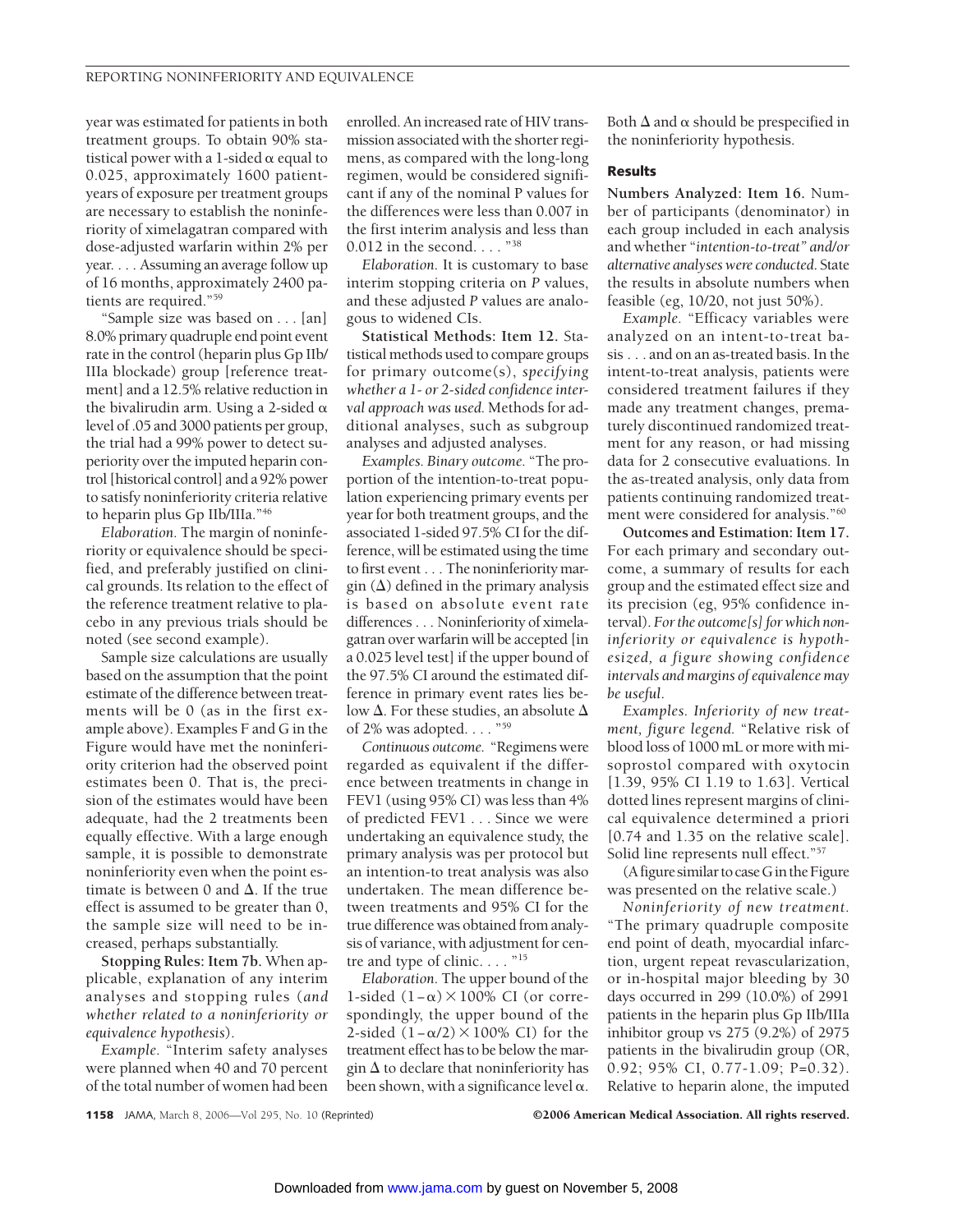OR was 0.62 (95% CI, 0.47-0.82), satisfying statistical criteria for noninferiority to heparin plus Gp IIb/IIIa blockade and superiority to heparin alone."46

(A figure similar to case B in the Figure was presented on the relative scale but without the margin of noninferiority.)

*Elaboration.* In the first example the new treatment was inferior, but it was uncertain whether the treatment effect was smaller or larger than the margin of equivalence 1.35. The second example demonstrated noninferiority.

#### **Comment**

**Interpretation: Item 20.** Interpretation of the results, taking into account the *noninferiority or equivalence hypothesis and any other* trial hypotheses, sources of potential bias or imprecision and the dangers associated with multiplicity of analyses and outcomes.

*Examples. Concluding noninferiority.* "According to our definition of equivalence, the efficacy of the... longshort regimen (was) statistically equivalent to the efficacy of the long-long regimen . . . The upper limit of the 95 percent confidence interval for the difference between the rates in the two groups was 5.3 percent (close to the boundary of 6.0 percent)."38

*Concluding inferiority of new drug (or conventional superiority of reference drug).* "Although the trial was intended to assess the noninferiority of tirobifan as compared with abciximab, the findings demonstrated that tirobifan offered less protection from major ischemic events than did abciximab. . . . In order to meet the present definition of equivalence, the upper bound of the 95% confidence interval of the hazard ratio for the comparison of tirofiban with abciximab had to be less than 1.47. . . . The primary endpoint occurred more frequently among the 2398 patients in the tirofiban group than among the 2411 patients in the abciximab group (7.6 percent vs. 6.0 percent; hazard ratio, 1.26;... two-sided 95 percent confidence interval of 1.01 to 1.57, demonstrating the superiority of abciximab over tirofiban; P=0.038)."58

*Concluding noninferiority of new drug from a trial designed to assess superiority.* "The SYNERGY protocol prespecified that if enoxaparin was not demonstrated to be superior to unfractionated heparin, a noninferiority analysis was to be performed.... Enaxoparin was not superior to unfractionated heparin but was noninferior for the treatment of high-risk patients with non-ST-segment elevation ACS."<sup>44</sup>

#### **Comment**

It is not our intent to promote noninferiority or equivalence trials: the design should be appropriate to the question to be answered.<sup>21</sup> Available efficacious reference treatments can make use of placebo controls unethical.61 But even in cases for which a treatment is efficacious on some measures, eg, depression scales, it may not be for a rarer but more important outcome, eg, suicide.<sup>62</sup> Reports of noninferiority and equivalence trials must be clear enough to allow readers to interpret results reliably. Accordingly, we herein propose extensions to the CONSORT statement to facilitate appropriate reporting of noninferiority and equivalence trials.

We advocate that editors extend support of the original CONSORT statement to include use of this extension to noninferiority and equivalence trials and refer to it in their "Instructions to Authors." Adoption by journals of the original CONSORT statement is associated with improved quality,63-65 so we hope this proposed extension will result in similar improvements for noninferiority and equivalence trials.

The CONSORT Group continues to update and extend its recommendations. The current recommendations add to recent extensions to cluster randomized trials,<sup>66</sup> and the reporting of harms.<sup>4</sup> Further extensions are in preparation. The current versions of all CONSORT recommendations are available at http: //www.consort-statement.org.

**Financial Disclosures:** None reported.

**Funding/Support:** No funding was received for writing this article, although Drs Altman, Elbourne, and Piaggio and Mr Evans were supported by the CONSORT group to attend a meeting in Canada on this topic. The wider CONSORT group commented on earlier drafts and endorsed its submission for publication. Dr Altman is supported by Cancer Research United Kingdom. Dr Piaggio is supported by the UNDP/ UNFPA/WHO/World Bank Special Programme of Research, Development and Research Training in Human Reproduction, Department of Reproductive Health and Research, World Health Organization.

**Acknowledgment:** We thank the members of the CONSORT Group, especially David Moher, MSc, Thomas C. Chalmers Centre for Systematic Reviews, Children's Hospital of Eastern Ontario, Ottawa; Ken Schulz, PhD, Quantitative Science, Family Health International, Research Triangle Park, NC; and Susan Eastwood, ELS, Publications and Grants Writing, Department of Neurological Surgery, University of California at San Francisco, Emeryville; Peter C. Gøtzsche, MD, Nordic Cochrane Centre, Copenhagen, Denmark; Barbara Hawkins, PhD, Bloomberg School of Public Health, Johns Hopkins University, Baltimore, Md; Tom Lang, MA, Lakewood, Ohio; Ingram Olkin, PhD, Stanford University, Stanford, Calif; David L. Sackett, OC, FRSC, MD, FRCP, Trout Research and Education Centre, Markdale, Ontario; and David Simel, MD, MHS, Duke University, Durham, NC, and Simon Day, PhD, Licensing Division, Medicines and Healthcare Products Regulatory Agency, London, England, for comments on earlier drafts. We also thank Luciano Costa, MD, Division of Medical Oncology, University of Colorado Health Science Center, Aurora, for providing unpublished data.

#### **REFERENCES**

**1.** Begg C, Cho M, Eastwood S, et al. Improving the quality of reporting of randomized controlled trials: the CONSORT statement.*JAMA*. 1996;276:637-639. **2.** Moher D, Schulz KF, Altman DG; for the CONSORT Group. The CONSORT statement: revised recommendations for improving the quality of reports of parallel-group randomised trials. *Lancet*. 2001; 357:1191-1194.

**3.** Altman DG, Schulz KF, Moher D, et al. The revised CONSORT statement for reporting randomized trials: explanation and elaboration. *Ann Intern Med*. 2001;134:663-694.

**4.** Ioannidis JPA, Evans SJW, Gøtzsche PC, et al. Better reporting of harms in randomized trials: an extension of the CONSORT statement. *Ann Intern Med*. 2004;141:781-788.

**5.** Schulz KF. Randomized trials, human nature, and reporting guidelines. *Lancet.* 1996;348:596-598.<br>**6.** Jüni P, Altman DG, Egger M. Systematic reviews

in health care: assessing the quality of controlled clinical trials. *BMJ*. 2001;323:42-46.

**7.** Egger M, Jüni P, Bartlett C, et al. How important are comprehensive literature searches and the assessment of trial quality in systematic reviews? empirical study. *Health Technol Assess*. 2003;7:1-76.

**8.** Wellek S. *Testing Statistical Hypotheses of Equivalence.* Boca Raton, Fla: Chapman Hall/CRC; 2003. **9.** Committee for Proprietary Medicinal Products. *Note for Guidelines on Evaluation of Medicinal Products Indicated for Treatment of Bacterial Infections*. London, England: European Medicines Agency (EMEA); April 22, 2004. Available at: http://www.emea.eu.int /pdfs/human/ewp/055895en.pdf. Accessed July 2004. **10.** Durkalski VL, Palesch YY, Pineau BC, et al. The virtual colonoscopy study: a large multicenter clinical trial designed to compare two diagnostic screening procedures. *Control Clin Trials*. 2002;23:570-583. **11.** Clinical Outcomes of Surgical Therapy Study Group. A comparison of laparoscopically assisted and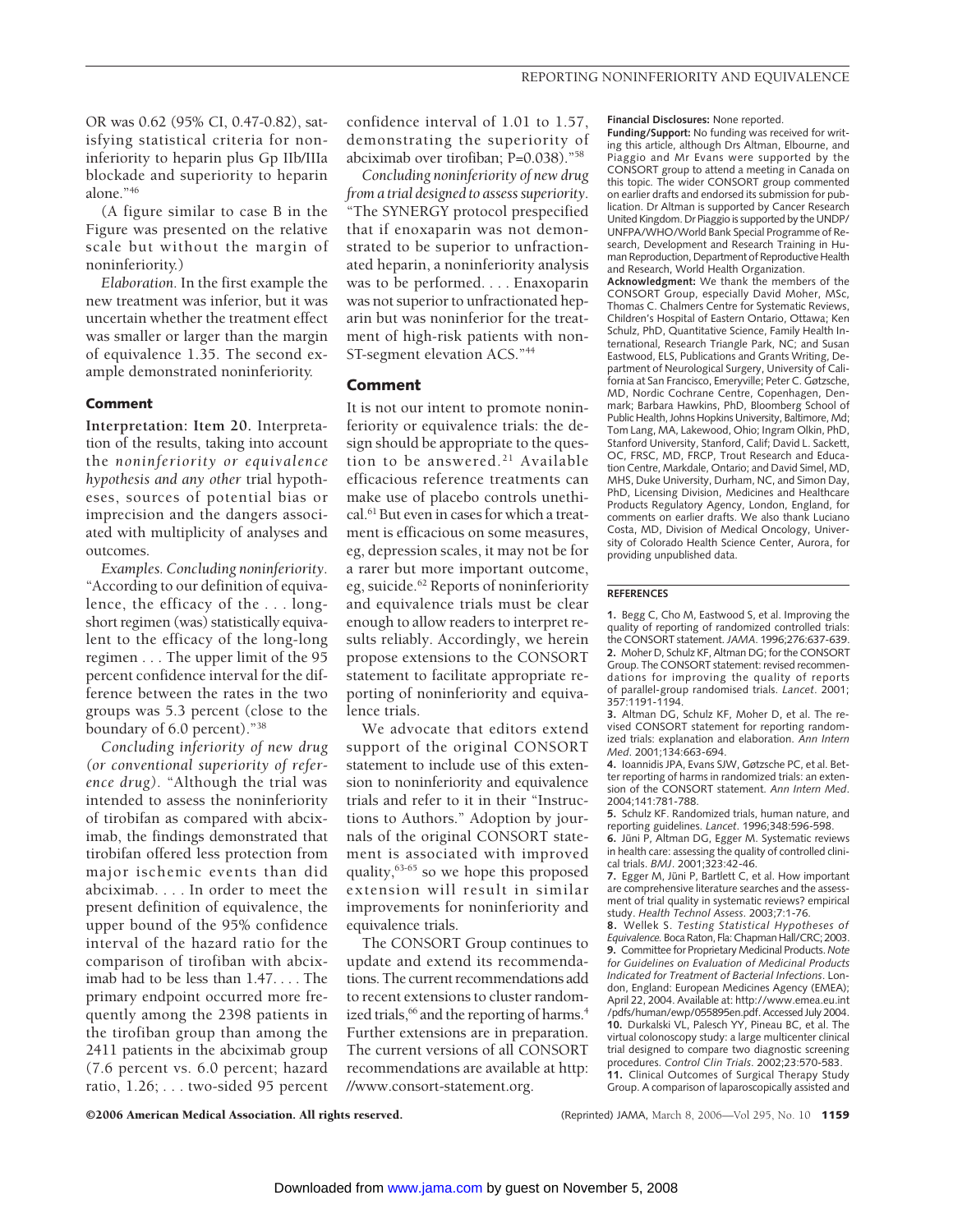open colectomy for colon cancer. *N Engl J Med*. 2004; 350:2050-2059.

**12.** Chadwick D; Vigabatrin European Monotherapy Study Group. Safety and efficacy of vigabatrin and carbamazepine in newly diagnosed epilepsy: a multicentre randomised double-blind study. *Lancet*. 1999;354:13-19.

**13.** Assessment of the Safety and Efficacy of a New Thrombolytic (ASSENT-2) Investigators. Single-bolus tenecteplase compared with front-loaded alteplase in acute myocardial infarction: the ASSENT-2 double-blind randomised trial. *Lancet*. 1999;354:716- 722.

**14.** von Hertzen H, Piaggio G, Ding J, et al. Low dose mifepristone and two regimens of levonorgestrel for emergency contraception: a WHO multicentre randomised trial. *Lancet*. 2002;360:1803- 1810.

**15.** Smyth A, Tan KH-V, Hyman-Taylor P, et al. Once versus three times daily regimens of tobramycin treatment for pulmonary exacerbations of cystic fibrosis– the TOPIC study: a randomised controlled trial. *Lancet*. 2005;365:573-578.

**16.** Pocock SJ. The pros and cons of non-inferiority (equivalence) trials. In: Guess HA, Kleinman A, Kusek JW, Engel LW, eds. *The Science of Placebo: Towards an Interdisciplinary Research Agenda.* London, England: BMJ Books; 2000:236-248.

**17.** Villar J, Ba'aqeel H, Piaggio G, et al. WHO antenatal care randomised trial for the evaluation of a new model of routine antenatal care. *Lancet*. 2001;357: 1551-1564.

**18.** Kapur A, Malik IS, Bagger JP, et al. The Coronary Artery Revascularisation in Diabetes (CARDia) trial: background, aims, and design. *Am Heart J*. 2005;149: 13-19.

**19.** D'Agostino RB Sr, Massaro JM, Sullivan LM. Noninferiority trials: design concepts and issues—the encounters of academic consultants in statistics. *Stat Med*. 2003;22:169-186.

**20.** ICH Steering Committee. *Harmonised Tripartite Guideline: Choice of Control Group and Related Issues in Clinical Trials (E10)*. Geneva, Switzerland: International Conference on Harmonisation of Technical Requirements for Registration of Pharmaceuticals for Human Use; 2000. Available at: http://www.ich .org/LOB/media/MEDIA486.pdf. Accessed February 9, 2006.

**21.** Djulbegovic B, Clarke M. Scientific and ethical issues in equivalence trials. *JAMA*. 2001;285:1206- 1208.

**22.** *Points to Consider on Switching Between Superiority and Non-inferiority*. London, England: European Medicines Agency (EMEA); July 27, 2000. Available at: http://www.emea.eu.int/pdfs/human/ewp /048299en.pdf. Accessed February 9, 2006.

**23.** Tamayo-Sarver JH, Albert JM, Tamayo-Sarver M, et al. Advanced statistics: how to determine whether your intervention is different, at least as effective as, or equivalent: a basic introduction. *Acad Emerg Med*. 2005;12:536-542.

**24.** Wiens BL. Choosing an equivalence limit for noninferiority or equivalence studies. *Control Clin Trials*. 2002;23:2-14.

**25.** Jones B, Jarvis P, Lewis JA, et al. Trials to assess equivalence: the importance of rigorous methods. *BMJ*. 1996;313:36-39.

**26.** Detsky AS, Sackett DL. When was a negative clinical trial big enough? how many patients you needed depends on what you found. *Arch Intern Med*. 1985; 145:709-712.

**27.** Rothmann M, Li N, Chen G, et al. Design and analysis of non-inferiority mortality trials in oncology. *Stat Med*. 2003;22:239-264.

**28.** Lewis JA. The European regulatory experience. *Stat Med*. 2002;21:2931-2938.

**29.** *Points to Consider on the Choice of Non-*

*inferiority Margin*. London, England: European Medicines Agency (EMEA); February 26, 2004. Available at: http://www.emea.eu.int/pdfs/human/ewp /215899en.pdf. Accessed February 9, 2006.

**30.** Senn S. *Statistical Issues in Drug Development.* Chichester: John Wiley & Sons; 2002:207-217.

**31.** Kim MY, Goldberg JD. The effects of outcome misclassification and measurement error on the design and analysis of therapeutic equivalence trials. *Stat Med*. 2001;20:2065-2078.

**32.** Dunnett CW, Gent M. Significance testing to establish equivalence between treatments with special reference to data in the form of2x2 tables. *Biometrics*. 1977;33:593-602.

**33.** Dunnett CW, Gent M. An alternative to the use of two-sided tests in clinical trials. *Stat Med*. 1996;15: 1729-1738.

**34.** Rothman KJ. Significance questing. *Ann Intern Med*. 1986;105:445-447.

**35.** Brittain E, Lin D. A comparison of intent-to-treat and per-protocol results in antibiotic non-inferiority trials. *Stat Med*. 2005;24:1-10.

**36.** ICH Steering Committee. *Statistical Principles for Clinical Trials (E9)*. Geneva, Switzerland: International Conference on Harmonisation of Technical Requirements for Registration of Pharmaceuticals for Human Use; 1998. Available at: http://www.ich.org /LOB/media/MEDIA485.pdf. Accessed February 9, 2006.

**37.** McAlister FA, Sackett DL. Active-control equivalence trials and antihypertensive agents. *Am J Med*. 2001;111:553-558.

**38.** Lallemant M, Jourdain G, Le Coeur S, et al. A trial of shortened zidovudine regimens to prevent motherto-child transmission of human immunodeficiency virus type 1. *N Engl J Med*. 2000;343:982-991.

**39.** Prandoni P, Bruchi O, Sabbion P, et al. Prolonged thromboprophylaxis with oral anticoagulants after total hip arthroplasty. *Arch Intern Med*. 2002;162: 1966-1971.

**40.** Chan FKL, Chung S, Suen BY, et al. Preventing recurrent upper gastrointestinal bleeding in patients with *Helicobacter pylori* infection who are taking lowdose aspirin or naproxen. *N Engl J Med*. 2001;344:967- 973.

**41.** Durrleman S, Simon R. Planning and monitoring of equivalence studies. *Biometrics*. 1990;46:329-336. **42.** Sackett DL. Superiority trials, non inferiority trials, and prisoners of the 2-sided null hypothesis. *ACP J Club*. 2004;140:A11.

**43.** Fleiss JL. General design issues in efficacy, equivalency and superiority trials.*J Periodontal Res*. 1992;27: 306-313.

**44.** SYNERGY Trial Investigators. Enoxaparin vs unfractionated heparin in high-risk patients with non– st-segment elevation acute coronary syndromes managed with an intended early invasive strategy: primary results of the SYNERGY randomized trial.*JAMA*. 2004; 292:45-54.

**45.** Elbourne D, Dezateux C, Arthur R, et al; UK Collaborative Hip Trial Group. Ultrasonography in the diagnosis and management of developmental hip dysplasia (UK Hip Trial): clinical and economic results of a multicentre randomised controled trial. *Lancet*. 2002; 360:2009-2017.

**46.** Lincoff AM, Bittl JA, Harrington RA, et al. Bivalrudin and provisional glycoprotein IIb/IIIa blockade compared with heparin and planned glycoprotein IIb/ IIIa blockade during percutaneous coronary intervention: REPLACE-2 randomized trial. *JAMA*. 2003;289: 853-863.

**47.** *The Cochrane Library.* Issue 3. Chichester, England: Wiley; 2004.

**48.** Moher D, Dulberg CS, Wells GA. Statistical power, sample size, and their reporting in randomized controlled trials. *JAMA*. 1994;272:122-124.

**49.** Greene WL, Concato J, Feinstein AR. Claims of

equivalence in medical research: are they supported by the evidence? *Ann Intern Med*. 2000;132:715-722. **50.** Costa LJ, Xavier ACG, del Giglio A. Negative results in cancer clinical trials—equivalence or poor accrual? *Control Clin Trials*. 2004;25:525-533.

**51.** Krysan DJ, Kemper AR. Claims of equivalence in randomized controlled trials of the treatment of bacterial meningitis in children. *Pediatr Infect Dis J*. 2002; 21:753-758.

**52.** Dimick JB, Diener-West M, Lipsett PA. Negative results of randomized clinical trials published in the surgical literature: equivalency or error? *Arch Surg*. 2001; 136:796-800.

**53.** Piaggio G, Pinol AP. Use of the equivalence approach in reproductive health clinical trials. *Stat Med*. 2001;20:3571-3577.

**54.** Bernard P, Chosidow O, Vaillant L; French Erysipelas Study Group. Oral pristinamycin versus standard penicillin regimen to treat erysipelas in adults: randomised, non-inferiority, open trial. *BMJ*. 2002;325: 864.

**55.** Carlier C, Coste J, Etchepare M, et al. A randomised controlled trial to test equivalence between retinyl palmate and carotene for vitamin A deficiency. *BMJ*. 1993;307:1106-1110.

**56.** Hansson L, Lindholm LH, Ekbom T, et al; the STOP-Hypertension-2 study group. Randomised trial of old and new antihypertensive drugs in elderly patients: cardiovascular mortality and morbidity in the Swedish trial in Old Patients with Hypertension-2 study. *Lancet*. 1999;354:1751-1756.

**57.** Gülmezoglu AM, Villar J, Ngoc NTN, et al; WHO Collaborative Group to Evaluate Misoprostol in the Management of the Third Stage of Labour. WHO multicentre randomised trial of misoprostol in the management of the third stage of labour. *Lancet*. 2001;358: 689-695.

**58.** Topol EJ, Moliterno DJ, Herrmann HC, et al. Comparison of two platelet glycoprotein IIb/IIIa inhibitors, tirobifan and abciximab, for the prevention of ischemic events with percutaneous coronary revascularization. *N Engl J Med*. 2001;344:1888- 1894.

**59.** Halperin JL; Executive Committee, Sportif III and V Study Investigators. Ximelataragan compared with warfarin for prevention of thromboembolism in patients with nonvalvular atrial fibrillation: rationale, objectives, and design of a pair of clinical studies and baseline patient characteristics (SPORTIF III and V). *Am Heart J*. 2003;146:431-438.

**60.** Staszewski S, Keiser P, Montaner J, et al. Abacavirlamivudine-zidovudine vs indinavir-lamivudinezidovudine in antiretroviral-naïve HIV-infected adults. *JAMA*. 2001;285:1155-1163.

**61.** Rothman KJ. Placebo mania. *BMJ*. 1996;313:3-4. **62.** Gunnell D, Saperia J, Ashby D. Selective serotonin reuptake inhibitors (SSRIs) and suicide in adults: meta-analysis of drug company data from placebo controlled, randomised controlled trials submitted to the MHRA's safety review. *BMJ*. 2005;330:385- 388.

**63.** Moher D, Jones A, Lepage L; CONSORT Group. Use of the CONSORT statement and quality of reports of randomised trials: a comparative before-andafter evaluation. *JAMA*. 2001;285:1992-1995.

64. Egger M, Jüni P, Bartlett C; CONSORT Group. Value of flow diagrams in reports of randomized controlled trials. *JAMA*. 2001;285:1996-1999.

**65.** Devereaux PJ, Manns BJ, Ghali WA, et al. The reporting of methodological factors in randomized controlled trials and the association with a journal policy to promote adherence to the Consolidated Standards of Reporting Trials (CONSORT) checklist. *Control Clin Trials*. 2002;23:380-388.

**66.** Campbell MK, Elbourne DR, Altman DG; the CONSORT Group. CONSORT statement: extension to cluster randomised trials. *BMJ*. 2004;328:702-708.